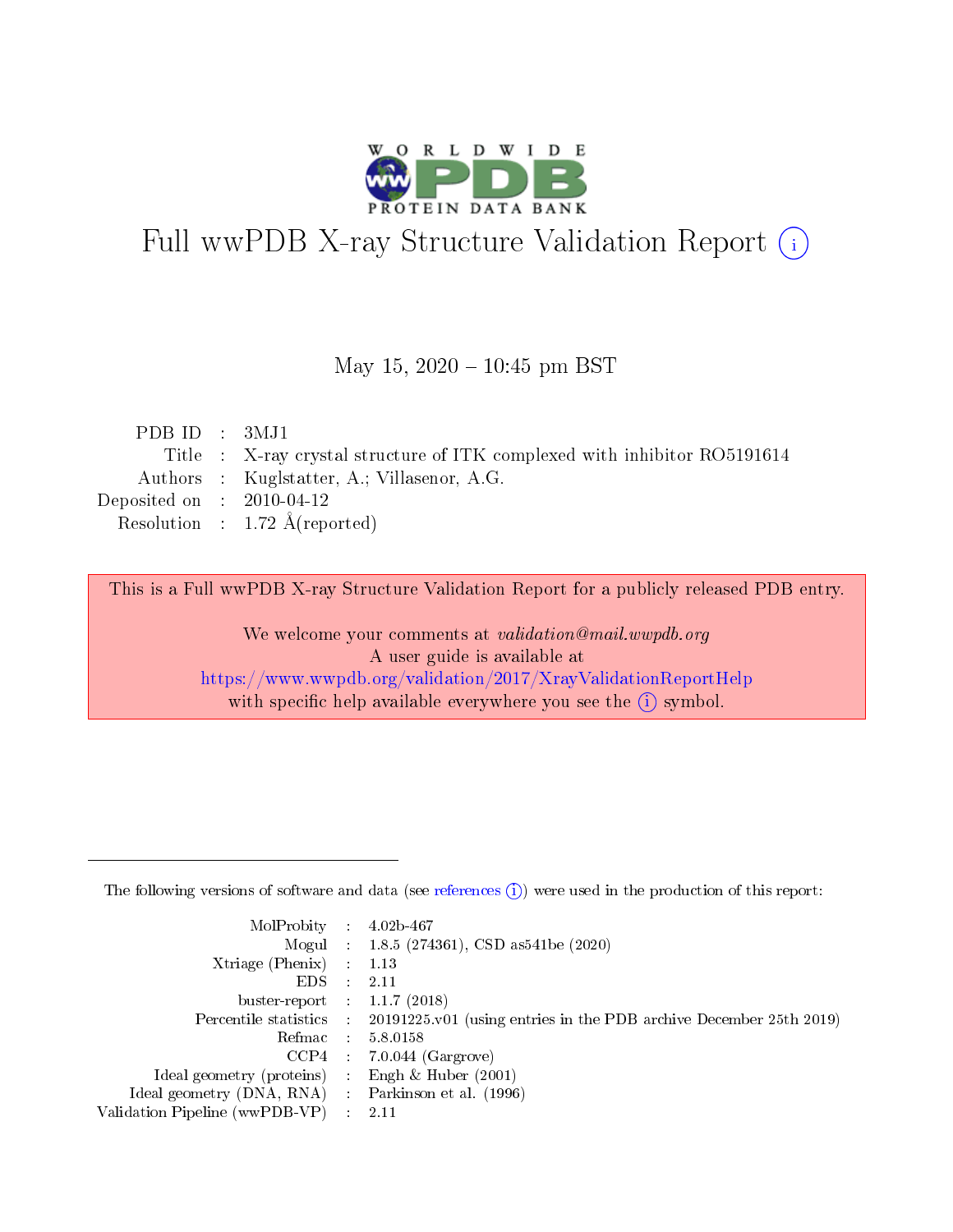# 1 [O](https://www.wwpdb.org/validation/2017/XrayValidationReportHelp#overall_quality)verall quality at a glance  $(i)$

The following experimental techniques were used to determine the structure: X-RAY DIFFRACTION

The reported resolution of this entry is 1.72 Å.

Percentile scores (ranging between 0-100) for global validation metrics of the entry are shown in the following graphic. The table shows the number of entries on which the scores are based.



| Metric                | Whole archive<br>$(\#\text{Entries})$ | <b>Similar resolution</b><br>(#Entries, resolution range( $\AA$ )) |  |  |
|-----------------------|---------------------------------------|--------------------------------------------------------------------|--|--|
| $R_{free}$            | 130704                                | $5722(1.74-1.70)$                                                  |  |  |
| Clashscore            | 141614                                | $6152(1.74-1.70)$                                                  |  |  |
| Ramachandran outliers | 138981                                | $6051(1.74-1.70)$                                                  |  |  |
| Sidechain outliers    | 138945                                | $6051(1.74-1.70)$                                                  |  |  |
| RSRZ outliers         | 127900                                | $5629(1.74-1.70)$                                                  |  |  |

The table below summarises the geometric issues observed across the polymeric chains and their fit to the electron density. The red, orange, yellow and green segments on the lower bar indicate the fraction of residues that contain outliers for  $>=$  3, 2, 1 and 0 types of geometric quality criteria respectively. A grey segment represents the fraction of residues that are not modelled. The numeric value for each fraction is indicated below the corresponding segment, with a dot representing fractions  $\epsilon=5\%$  The upper red bar (where present) indicates the fraction of residues that have poor fit to the electron density. The numeric value is given above the bar.

| Mol       | $\alpha$ hain | Length | Quality of chain |     |     |
|-----------|---------------|--------|------------------|-----|-----|
|           |               |        | 11%              |     |     |
| <u>д.</u> | . .           | 266    | 75%              | 10% | 14% |

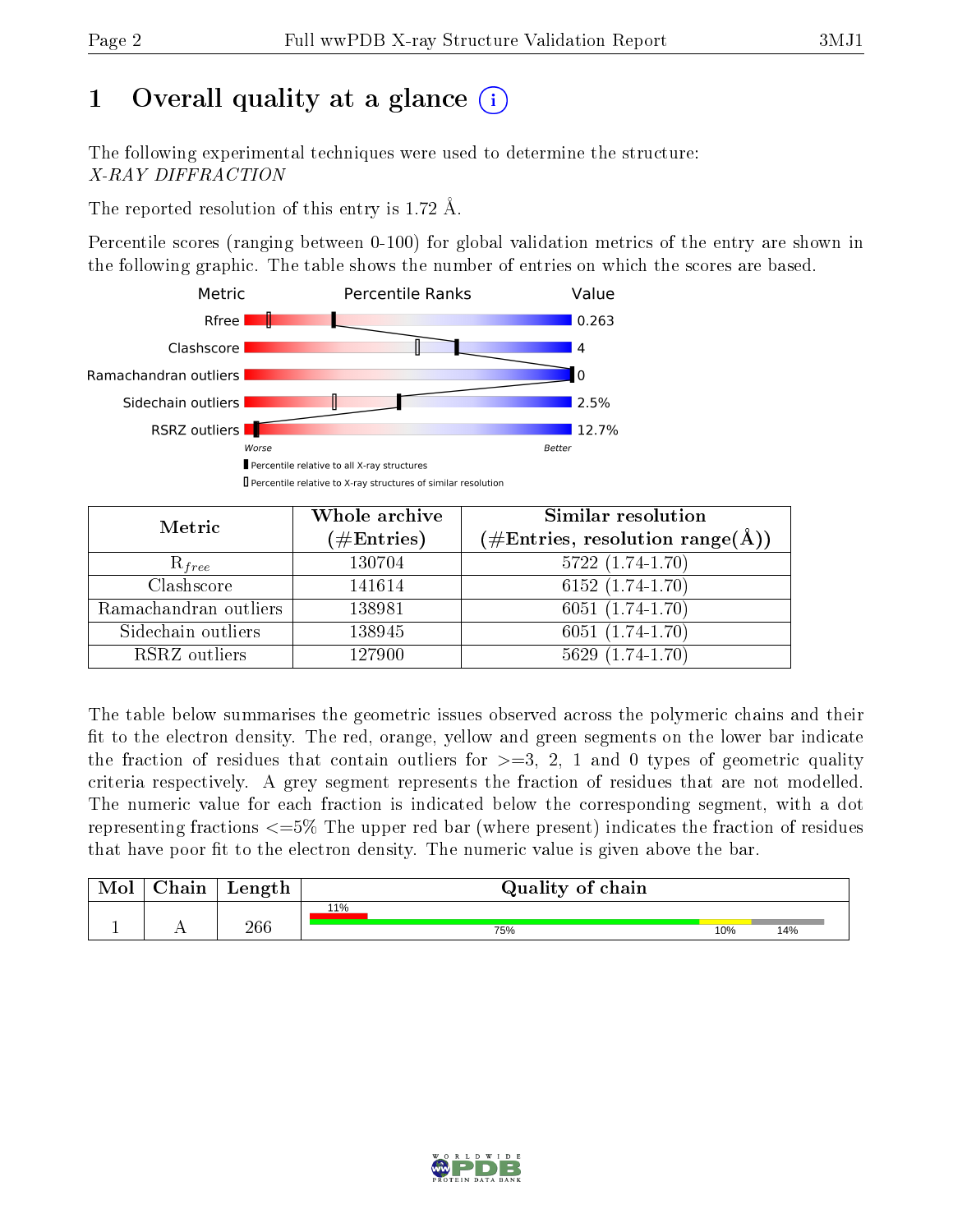# 2 Entry composition (i)

There are 3 unique types of molecules in this entry. The entry contains 1936 atoms, of which 0 are hydrogens and 0 are deuteriums.

In the tables below, the ZeroOcc column contains the number of atoms modelled with zero occupancy, the AltConf column contains the number of residues with at least one atom in alternate conformation and the Trace column contains the number of residues modelled with at most 2 atoms.

• Molecule 1 is a protein called Tyrosine-protein kinase ITK/TSK.

| Mol | Chain | Residues | $\rm{Atoms}$ |         |     |     | ZeroOcc | $\mid$ AltConf $\mid$ Trace |  |  |
|-----|-------|----------|--------------|---------|-----|-----|---------|-----------------------------|--|--|
|     |       | 228      | Total        |         |     |     |         |                             |  |  |
|     |       |          | .818         | $166\,$ | 304 | 334 | 14      |                             |  |  |

There are 5 discrepancies between the modelled and reference sequences:

| Chain | Residue | Modelled | Actual     | Comment               | Reference         |
|-------|---------|----------|------------|-----------------------|-------------------|
|       | 355     | GLY      |            | <b>EXPRESSION TAG</b> | <b>UNP Q08881</b> |
|       | 356     | SER.     |            | <b>EXPRESSION TAG</b> | <b>UNP Q08881</b> |
|       | 477     | SER.     | <b>CYS</b> | ENGINEERED MUTATION   | <b>UNP Q08881</b> |
|       | 614     | ALA      | GLU        | ENGINEERED MUTATION   | <b>UNP Q08881</b> |
|       | 617     | AL A     | <b>GLU</b> | ENGINEERED MUTATION   | <b>UNP Q08881</b> |

• Molecule 2 is 7-[(4-methylpiperazin-1-yl)methyl-4-[(3-methyl-1H-pyrazol-5-yl)amino ]-2-(tetrahydro-2H-pyran-4-yl)phthalazin-1(2H)-one (three-letter code: 614) (formula:  $C_{23}H_{31}N_7O_2$ .



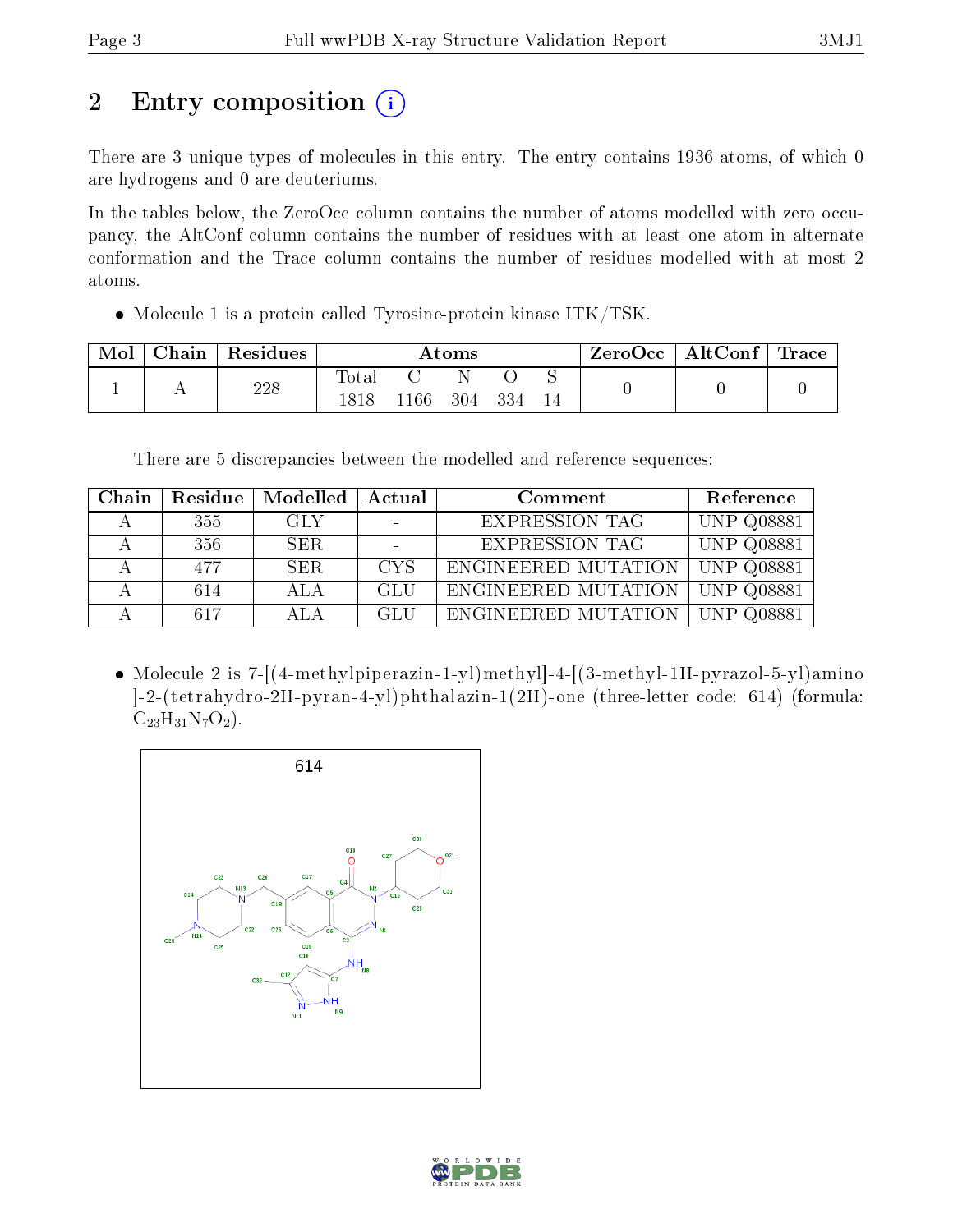|  | $\mid$ Mol $\mid$ Chain $\mid$ Residues | Atoms     |  |  | $ZeroOcc \   \ \text{AltConf}$ |  |
|--|-----------------------------------------|-----------|--|--|--------------------------------|--|
|  |                                         | Total C N |  |  |                                |  |

 $\bullet\,$  Molecule 3 is water.

|  | $Mol$   Chain   Residues | Atoms | ZeroOcc   AltConf |  |
|--|--------------------------|-------|-------------------|--|
|  |                          | Fotal |                   |  |

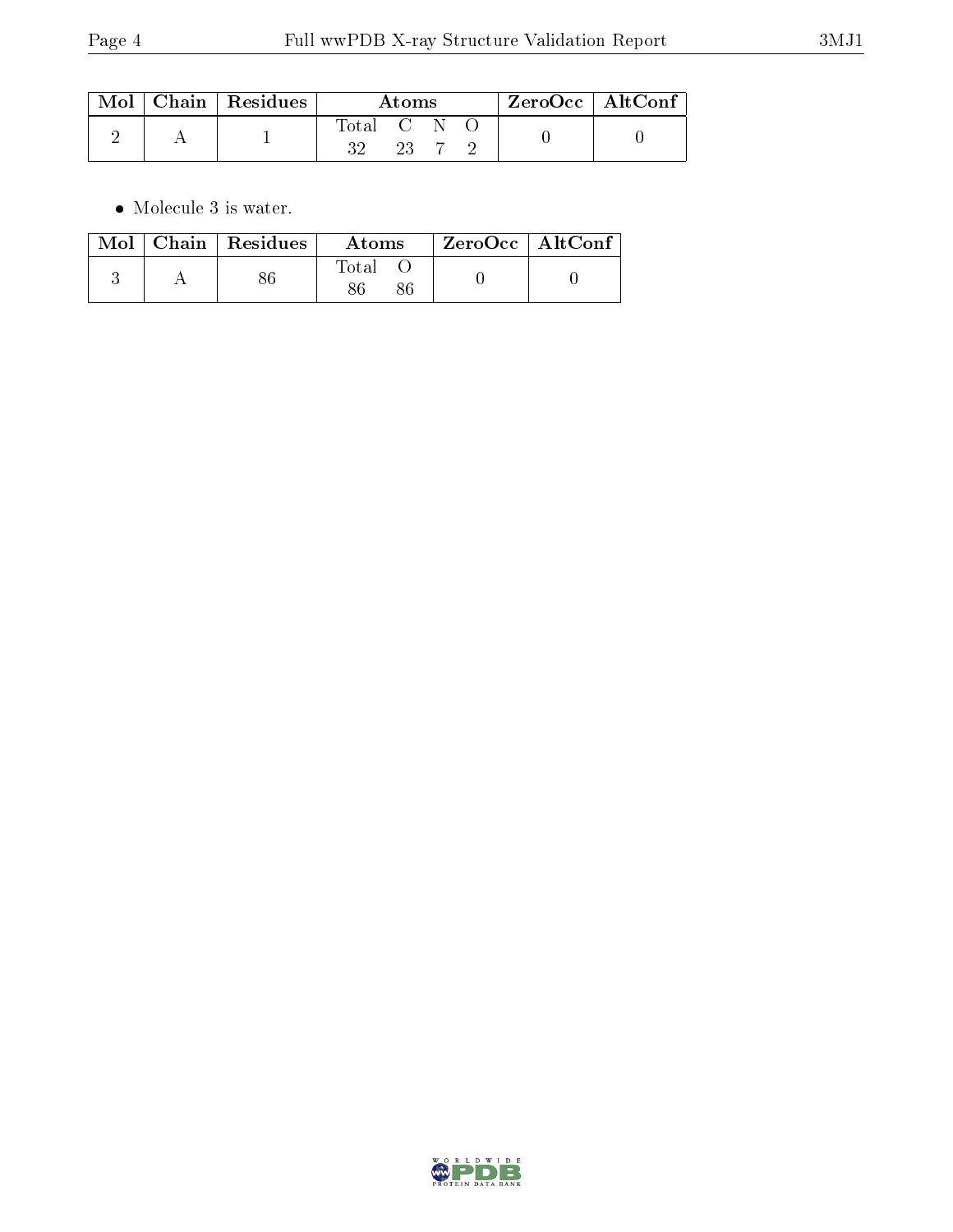# 3 Residue-property plots  $(i)$

These plots are drawn for all protein, RNA and DNA chains in the entry. The first graphic for a chain summarises the proportions of the various outlier classes displayed in the second graphic. The second graphic shows the sequence view annotated by issues in geometry and electron density. Residues are color-coded according to the number of geometric quality criteria for which they contain at least one outlier: green  $= 0$ , yellow  $= 1$ , orange  $= 2$  and red  $= 3$  or more. A red dot above a residue indicates a poor fit to the electron density (RSRZ  $> 2$ ). Stretches of 2 or more consecutive residues without any outlier are shown as a green connector. Residues present in the sample, but not in the model, are shown in grey.

• Molecule 1: Tyrosine-protein kinase ITK/TSK



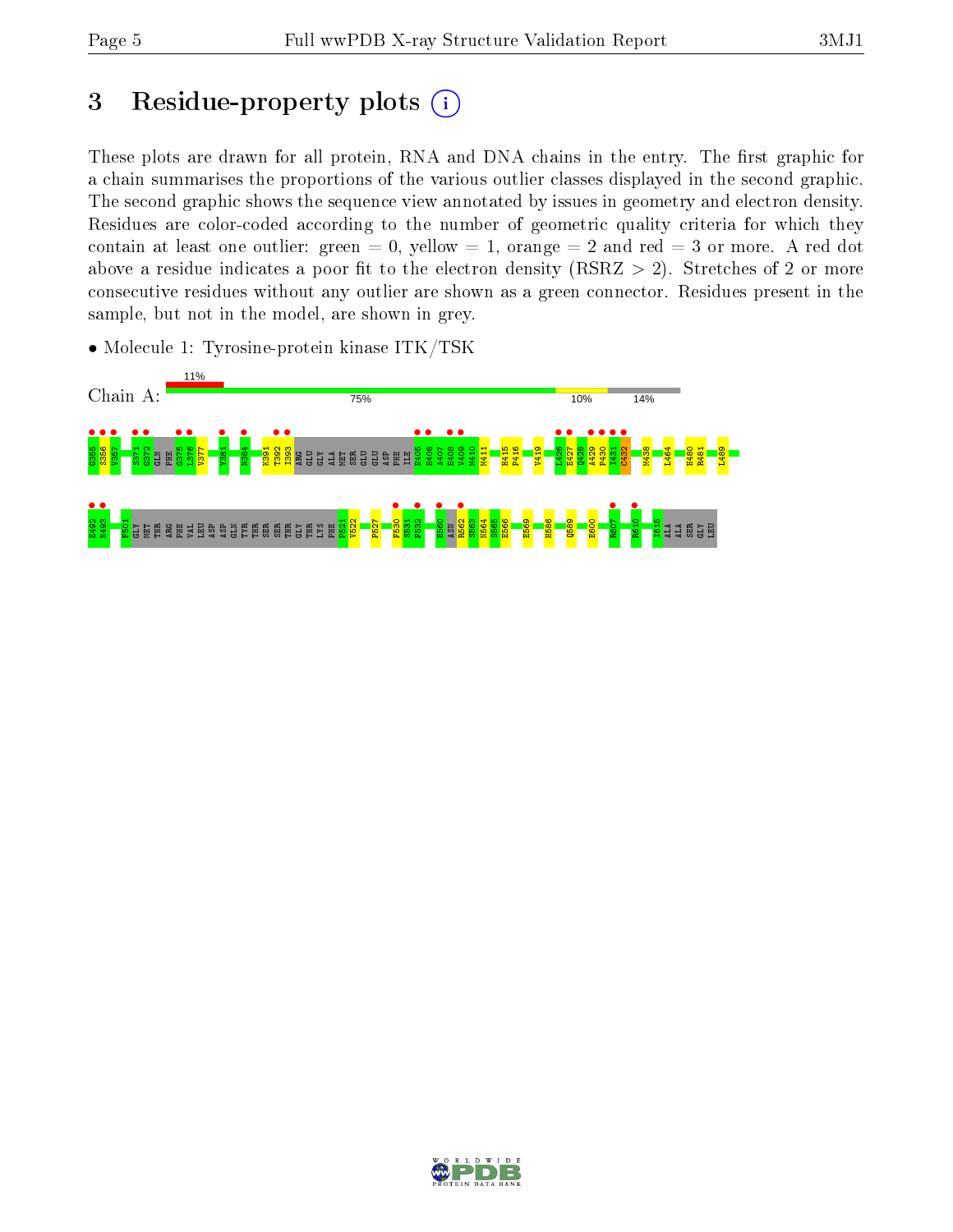## 4 Data and refinement statistics  $(i)$

| Property                                                             | Value                                                                   | Source     |
|----------------------------------------------------------------------|-------------------------------------------------------------------------|------------|
| Space group                                                          | C121                                                                    | Depositor  |
| Cell constants                                                       | $121.50\overline{\mathrm{A}}$<br>$39.25\text{\AA}$<br>$50.58\text{\AA}$ | Depositor  |
| a, b, c, $\alpha$ , $\beta$ , $\gamma$                               | $93.10^{\circ}$ $90.00^{\circ}$<br>$90.00^{\circ}$                      |            |
| Resolution $(A)$                                                     | $37.35 - 1.72$                                                          | Depositor  |
|                                                                      | $37.35 = 1.72$                                                          | <b>EDS</b> |
| $\%$ Data completeness                                               | $86.9(37.35-1.72)$                                                      | Depositor  |
| (in resolution range)                                                | 84.2 (37.35-1.72)                                                       | <b>EDS</b> |
| $R_{merge}$                                                          | (Not available)                                                         | Depositor  |
| $\mathrm{R}_{sym}$                                                   | 0.05                                                                    | Depositor  |
| $\langle I/\sigma(I) \rangle^{-1}$                                   | 1.52 (at $1.72\text{\AA}$ )                                             | Xtriage    |
| Refinement program                                                   | <b>REFMAC 5.2.0019</b>                                                  | Depositor  |
|                                                                      | $0.236$ ,<br>0.264                                                      | Depositor  |
| $R, R_{free}$                                                        | 0.234,<br>0.263                                                         | DCC        |
| $R_{free}$ test set                                                  | 1109 reflections $(5.17\%)$                                             | wwPDB-VP   |
| Wilson B-factor $(A^2)$                                              | 22.7                                                                    | Xtriage    |
| Anisotropy                                                           | 0.744                                                                   | Xtriage    |
| Bulk solvent $k_{sol}(e/\mathring{A}^3)$ , $B_{sol}(\mathring{A}^2)$ | $0.35$ , $34.9$                                                         | <b>EDS</b> |
| L-test for $\overline{\text{twinning}}^2$                            | $< L >$ = 0.50, $< L2$ = 0.33                                           | Xtriage    |
| Estimated twinning fraction                                          | No twinning to report.                                                  | Xtriage    |
| $\overline{F_o}, \overline{F_c}$ correlation                         | 0.94                                                                    | <b>EDS</b> |
| Total number of atoms                                                | 1936                                                                    | wwPDB-VP   |
| Average B, all atoms $(A^2)$                                         | 28.0                                                                    | wwPDB-VP   |

Xtriage's analysis on translational NCS is as follows: The largest off-origin peak in the Patterson function is  $8.33\%$  of the height of the origin peak. No significant pseudotranslation is detected.

<sup>&</sup>lt;sup>2</sup>Theoretical values of  $\langle |L| \rangle$ ,  $\langle L^2 \rangle$  for acentric reflections are 0.5, 0.333 respectively for untwinned datasets, and 0.375, 0.2 for perfectly twinned datasets.



<span id="page-5-1"></span><span id="page-5-0"></span><sup>1</sup> Intensities estimated from amplitudes.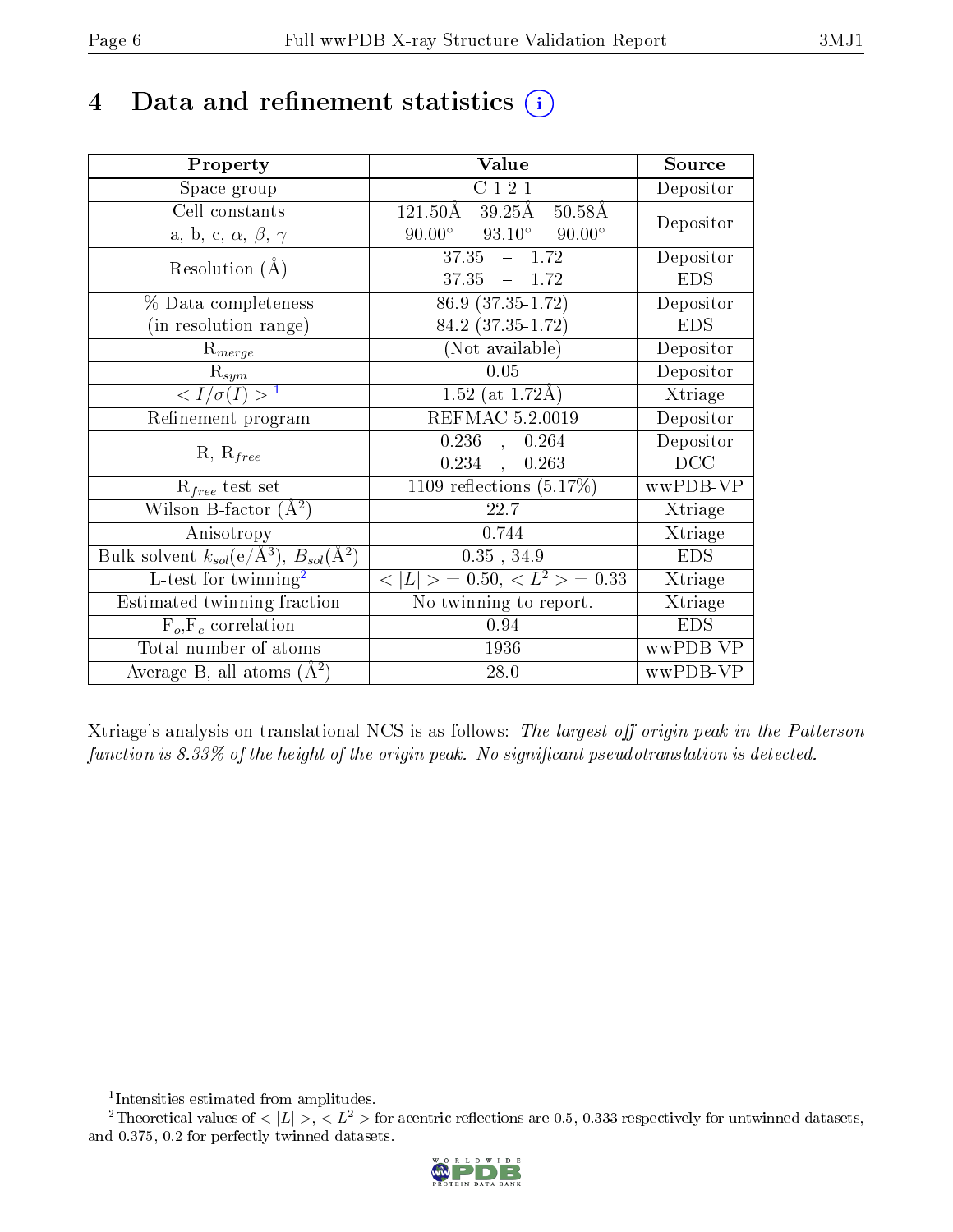# 5 Model quality  $(i)$

### 5.1 Standard geometry  $\overline{()}$

Bond lengths and bond angles in the following residue types are not validated in this section: 614

The Z score for a bond length (or angle) is the number of standard deviations the observed value is removed from the expected value. A bond length (or angle) with  $|Z| > 5$  is considered an outlier worth inspection. RMSZ is the root-mean-square of all Z scores of the bond lengths (or angles).

| $Mol$   Chain |      | Bond lengths                    | Bond angles |           |  |
|---------------|------|---------------------------------|-------------|-----------|--|
|               |      | RMSZ $ #Z  > 5$ RMSZ $ #Z  > 5$ |             |           |  |
|               | 0.35 | 0/1857                          | 0.50        | $-0/2505$ |  |

There are no bond length outliers.

There are no bond angle outliers.

There are no chirality outliers.

There are no planarity outliers.

### 5.2 Too-close contacts  $(i)$

In the following table, the Non-H and H(model) columns list the number of non-hydrogen atoms and hydrogen atoms in the chain respectively. The H(added) column lists the number of hydrogen atoms added and optimized by MolProbity. The Clashes column lists the number of clashes within the asymmetric unit, whereas Symm-Clashes lists symmetry related clashes.

| Mol |      |      | Chain   Non-H   H(model)   H(added)   Clashes   Symm-Clashes |
|-----|------|------|--------------------------------------------------------------|
|     | 1818 | 1795 |                                                              |
|     |      |      |                                                              |
|     |      |      |                                                              |
|     | 1936 |      |                                                              |

The all-atom clashscore is defined as the number of clashes found per 1000 atoms (including hydrogen atoms). The all-atom clashscore for this structure is 4.

All (15) close contacts within the same asymmetric unit are listed below, sorted by their clash magnitude.

| Atom-1                         | Atom-2         | Interatomic<br>distance $(A)$ | lash<br>overlap (A) |
|--------------------------------|----------------|-------------------------------|---------------------|
| $1:$ A :438: MET $\cdot$ H $-$ | $2.4.1614$ HN9 |                               | D.88                |

Continued on next page...

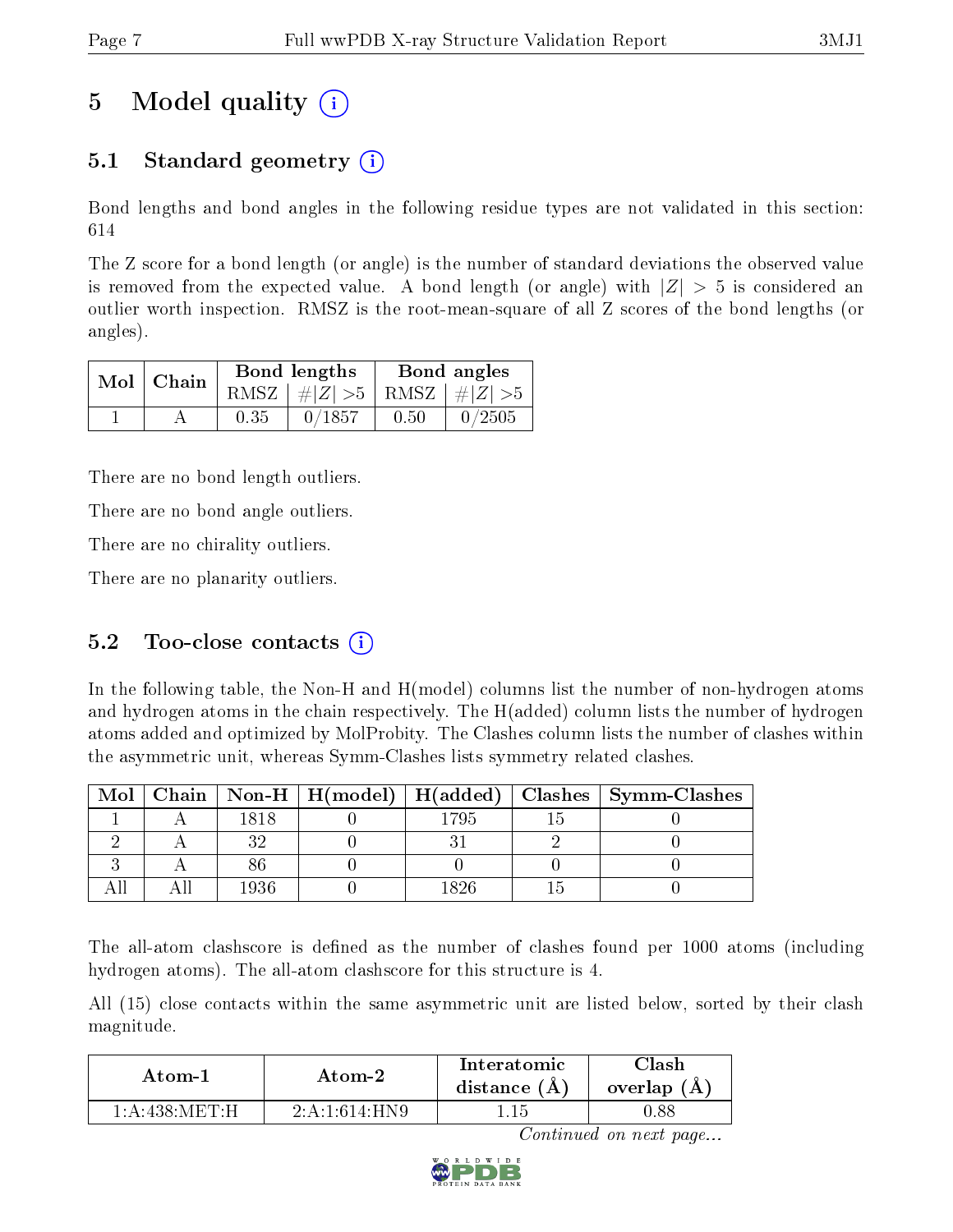| Atom-1              | Atom-2              | Interatomic<br>distance $(A)$ | Clash<br>overlap $(A)$ |
|---------------------|---------------------|-------------------------------|------------------------|
| 1: A:586: HIS:O     | 1: A:589: GLN: HG3  | 1.99                          | 0.62                   |
| 1: A:522: VAL:HGI1  | 1:A:564:ASN:HA      | 1.83                          | 0.59                   |
| 1:A:377:VAL:H G22   | 1: A:391:LYS:HG3    | 1.88                          | 0.55                   |
| 1: A:393: ILE: HG23 | 1: A: 430: PRO: HB2 | 1.87                          | 0.55                   |
| 1:A:419:VAL:HG21    | 1:A:489:LEU:HD12    | 1.91                          | 0.52                   |
| 1: A:392:THR:HG22   | 1: A: 432: CYS: HB3 | 1.91                          | 0.52                   |
| 1:A:562:ARG:HH11    | 1: A:566: GLU:HB3   | 1.81                          | 0.46                   |
| 1: A:393: ILE: CG2  | 1: A: 430: PRO: HB2 | 2.47                          | 0.44                   |
| 1: A:480: HIS:O     | 1:A:481:ARG:HB2     | 2.19                          | 0.43                   |
| 1:A:429:ALA:HA      | 1: A: 430: PRO: HA  | 1.89                          | 0.42                   |
| 1:A:527:PRO:HA      | 1: A:530: PHE: CZ   | 2.55                          | 0.42                   |
| 1: A:356: SER: HB2  | 1: A: 411: MET: CE  | 2.50                          | 0.41                   |
| 1: A:438:MET:N      | 2:A:1:614:HN9       | 1.99                          | 0.41                   |
| 1: A:415: HIS: CG   | 1:A:416:PRO:HD2     | 2.56                          | 0.40                   |

Continued from previous page...

There are no symmetry-related clashes.

### 5.3 Torsion angles (i)

#### 5.3.1 Protein backbone  $(i)$

In the following table, the Percentiles column shows the percent Ramachandran outliers of the chain as a percentile score with respect to all X-ray entries followed by that with respect to entries of similar resolution.

The Analysed column shows the number of residues for which the backbone conformation was analysed, and the total number of residues.

| Mol   Chain | $\boldsymbol{\mathrm{Analysed}}$        | Favoured   Allowed   Outliers   Percentiles |  |                 |
|-------------|-----------------------------------------|---------------------------------------------|--|-----------------|
|             | $218/266$ (82\%)   214 (98\%)   4 (2\%) |                                             |  | $\vert$ 100 100 |

There are no Ramachandran outliers to report.

#### 5.3.2 Protein sidechains  $(i)$

In the following table, the Percentiles column shows the percent sidechain outliers of the chain as a percentile score with respect to all X-ray entries followed by that with respect to entries of similar resolution.

The Analysed column shows the number of residues for which the sidechain conformation was analysed, and the total number of residues.

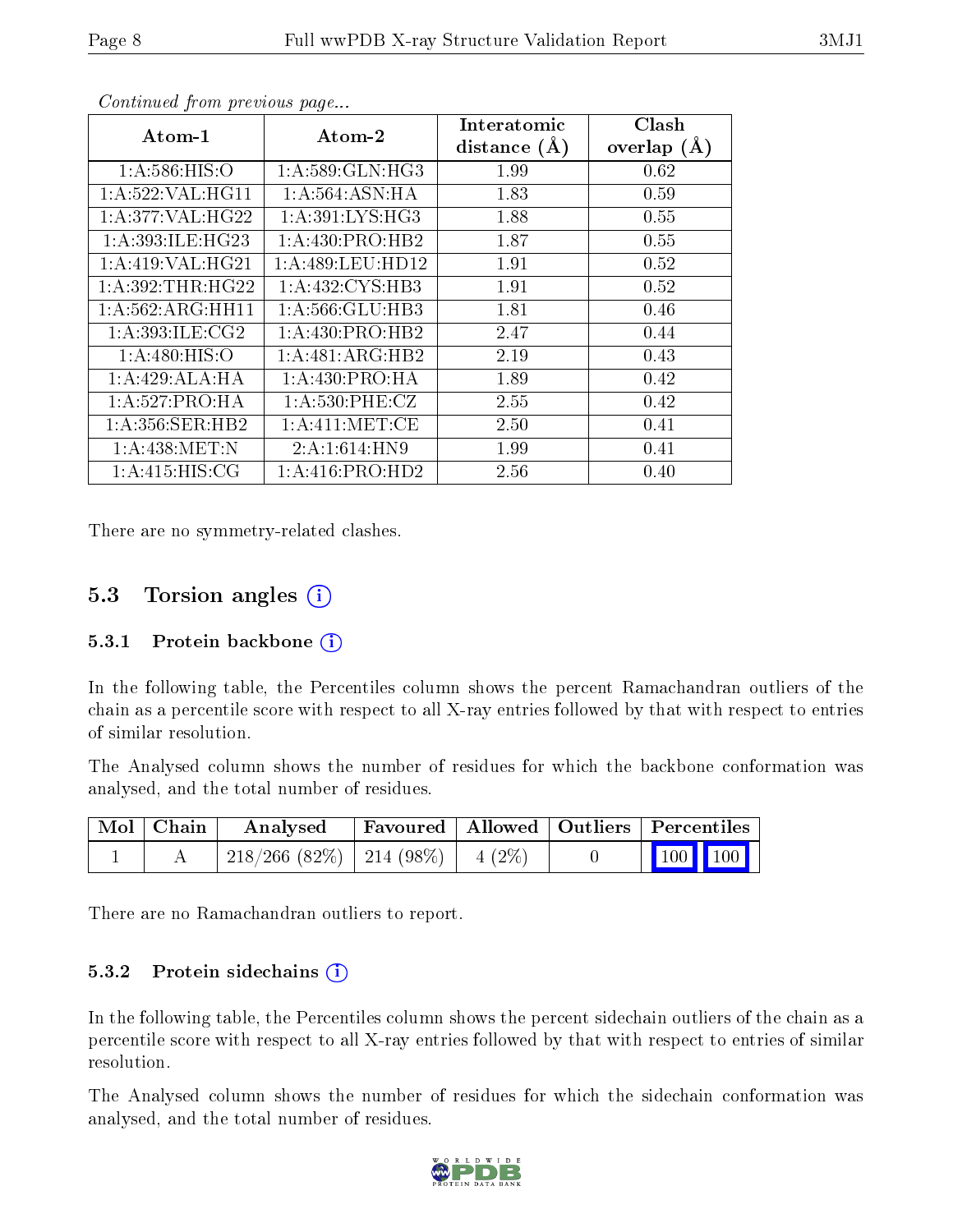| $\mid$ Mol $\mid$ Chain $\mid$ | Analysed                                                     |  | Rotameric   Outliers   Percentiles |  |
|--------------------------------|--------------------------------------------------------------|--|------------------------------------|--|
|                                | $\mid$ 200/231 (87%) $\mid$ 195 (98%) $\mid$ 5 (2%) $\mid$ 1 |  | $\vert 47 \vert \vert 27 \vert$    |  |

All (5) residues with a non-rotameric sidechain are listed below:

| Mol | Chain | Res | Type |
|-----|-------|-----|------|
|     |       | 427 | GLU  |
|     |       | 432 | CYS  |
|     |       | 464 | LEU  |
|     |       | 569 | GLU  |
|     |       | 600 | GLU  |

Some sidechains can be flipped to improve hydrogen bonding and reduce clashes. All (3) such sidechains are listed below:

| Mol | Chain | Res | Type |
|-----|-------|-----|------|
|     |       | 378 | HIS  |
|     |       | 42O | GLN  |
|     |       |     |      |

#### 5.3.3 RNA [O](https://www.wwpdb.org/validation/2017/XrayValidationReportHelp#rna)i

There are no RNA molecules in this entry.

### 5.4 Non-standard residues in protein, DNA, RNA chains (i)

There are no non-standard protein/DNA/RNA residues in this entry.

#### 5.5 Carbohydrates (i)

There are no carbohydrates in this entry.

### 5.6 Ligand geometry (i)

1 ligand is modelled in this entry.

In the following table, the Counts columns list the number of bonds (or angles) for which Mogul statistics could be retrieved, the number of bonds (or angles) that are observed in the model and the number of bonds (or angles) that are defined in the Chemical Component Dictionary. The Link column lists molecule types, if any, to which the group is linked. The Z score for a bond length (or angle) is the number of standard deviations the observed value is removed from the

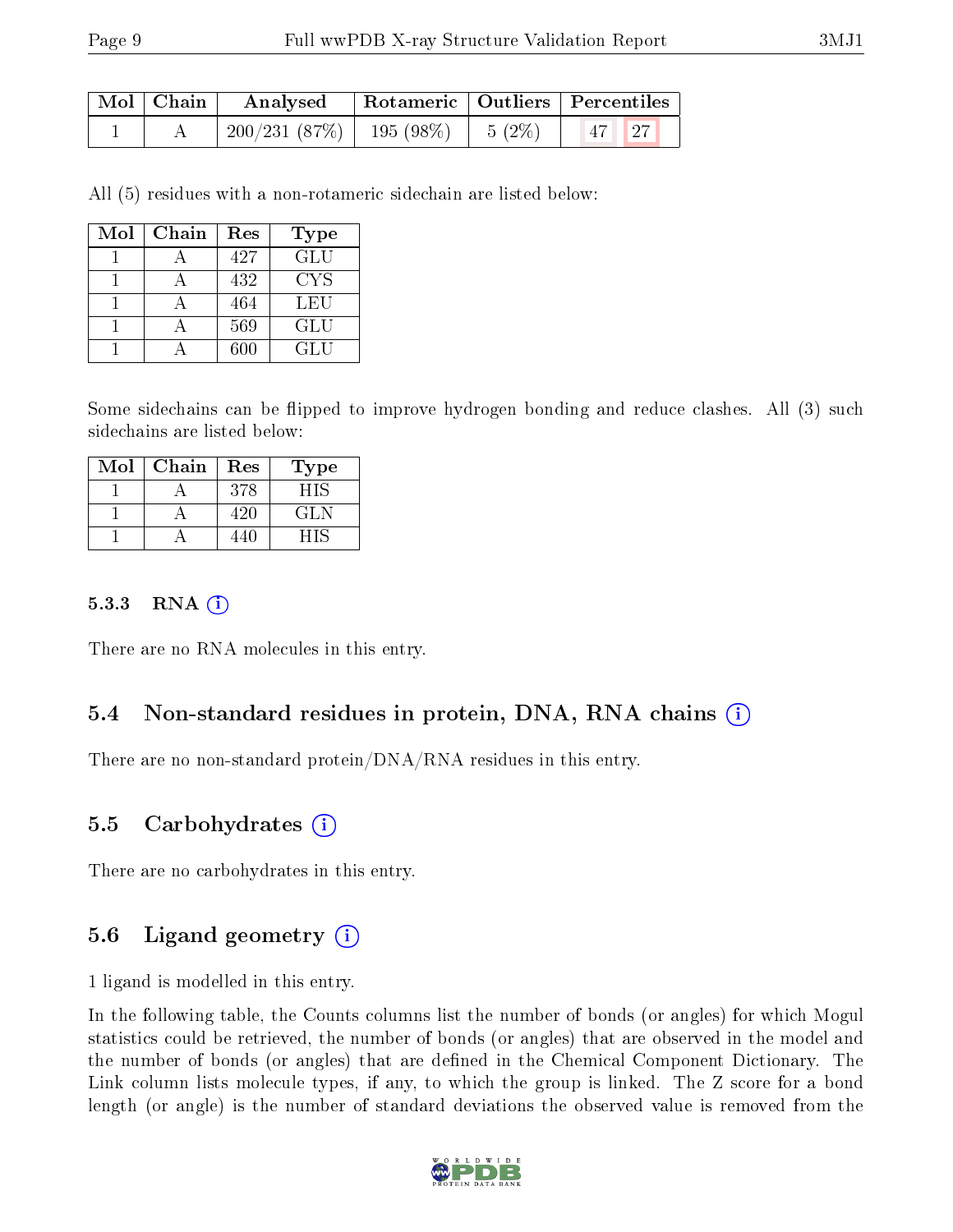expected value. A bond length (or angle) with  $|Z| > 2$  is considered an outlier worth inspection. RMSZ is the root-mean-square of all Z scores of the bond lengths (or angles).

|     | Mol   Type   Chain   Res   Link |  |          | Bond lengths |          |          | Bond angles |                                                                              |
|-----|---------------------------------|--|----------|--------------|----------|----------|-------------|------------------------------------------------------------------------------|
|     |                                 |  | Counts   |              |          |          |             | $\mid$ RMSZ $\mid \#  Z  > 2 \mid$ Counts $\mid$ RMSZ $\mid \#  Z  > 2 \mid$ |
| 614 |                                 |  | 32,36,36 | 1.15         | $3(9\%)$ | 34,51,51 | 1.18        |                                                                              |

In the following table, the Chirals column lists the number of chiral outliers, the number of chiral centers analysed, the number of these observed in the model and the number defined in the Chemical Component Dictionary. Similar counts are reported in the Torsion and Rings columns. '-' means no outliers of that kind were identified.

|      |   |  |                                   | Mol   Type   Chain   Res   Link   Chirals   Torsions   Rings |  |
|------|---|--|-----------------------------------|--------------------------------------------------------------|--|
| -614 | A |  | <b>Contract Contract Contract</b> | $\mid$ 1/8/30/30 $\mid$ 0/5/5/5                              |  |

All (3) bond length outliers are listed below:

| Mol | Chain |     |         |         | $\mid$ Res $\mid$ Type $\mid$ Atoms $\mid$ Z $\mid$ Observed(A) $\mid$ Ideal(A) |          |
|-----|-------|-----|---------|---------|---------------------------------------------------------------------------------|----------|
|     |       | 614 | $C4-C5$ | $+3.49$ |                                                                                 |          |
|     |       | 614 | $C3-C6$ | 2.64    | .47                                                                             |          |
|     |       |     | $C3-N8$ | 2.62    | .40                                                                             | $1.36\,$ |

All (4) bond angle outliers are listed below:

| Mol | Chain | $\operatorname{Res}% \left( \mathcal{N}\right) \equiv\operatorname{Res}(\mathcal{N}_{0},\mathcal{N}_{0})$ | Type | Atoms                                             |         | Observed $(°)$ | Ideal (°) |
|-----|-------|-----------------------------------------------------------------------------------------------------------|------|---------------------------------------------------|---------|----------------|-----------|
|     |       |                                                                                                           | 614  | C <sub>23</sub> -N <sub>13</sub> -C <sub>22</sub> | 2.67    | 114.85         | 108.83    |
|     |       |                                                                                                           | 614  | C <sub>32</sub> -C <sub>12</sub> -N <sub>11</sub> | 2.45    | 124.94         | 120.07    |
|     |       |                                                                                                           | 614  | $C10-C7-N9$                                       | $-2.06$ | 107.52         | 110.47    |
|     |       |                                                                                                           | 614  | C <sub>19</sub> -C <sub>17</sub> -C <sub>5</sub>  | $-2.00$ | 119.66         | 122.65    |

There are no chirality outliers.

All (1) torsion outliers are listed below:

| $Mol$   Chain | Res   Type | Atoms           |
|---------------|------------|-----------------|
|               |            | $C27-C16-N2-C4$ |

There are no ring outliers.

1 monomer is involved in 2 short contacts:

|  |  | Mol   Chain   Res   Type   Clashes   Symm-Clashes |
|--|--|---------------------------------------------------|
|  |  |                                                   |

The following is a two-dimensional graphical depiction of Mogul quality analysis of bond lengths,

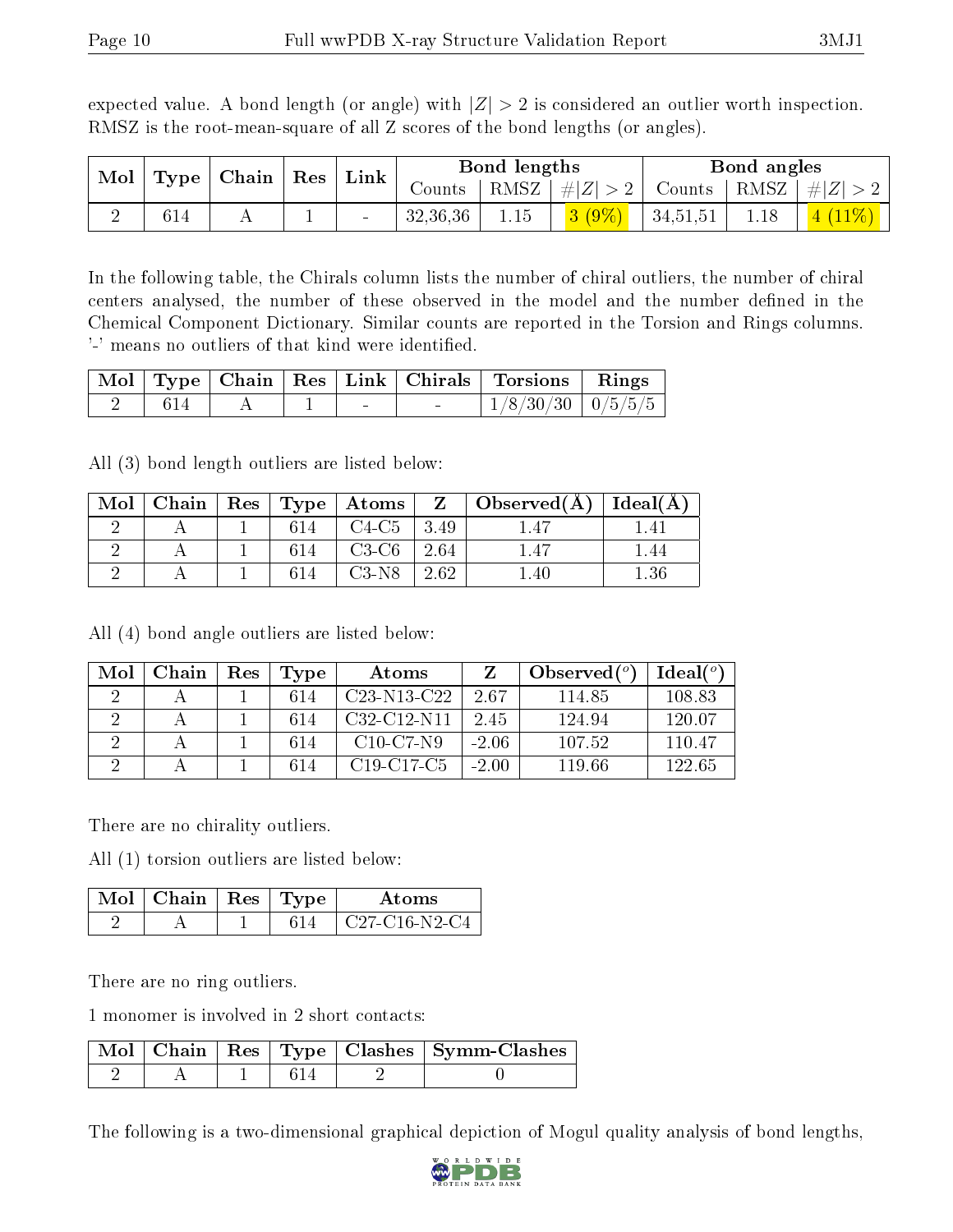bond angles, torsion angles, and ring geometry for all instances of the Ligand of Interest. In addition, ligands with molecular weight > 250 and outliers as shown on the validation Tables will also be included. For torsion angles, if less then 5% of the Mogul distribution of torsion angles is within 10 degrees of the torsion angle in question, then that torsion angle is considered an outlier. Any bond that is central to one or more torsion angles identified as an outlier by Mogul will be highlighted in the graph. For rings, the root-mean-square deviation (RMSD) between the ring in question and similar rings identified by Mogul is calculated over all ring torsion angles. If the average RMSD is greater than 60 degrees and the minimal RMSD between the ring in question and any Mogul-identified rings is also greater than 60 degrees, then that ring is considered an outlier. The outliers are highlighted in purple. The color gray indicates Mogul did not find sufficient equivalents in the CSD to analyse the geometry.



#### 5.7 [O](https://www.wwpdb.org/validation/2017/XrayValidationReportHelp#nonstandard_residues_and_ligands)ther polymers (i)

There are no such residues in this entry.

### 5.8 Polymer linkage issues  $(i)$

There are no chain breaks in this entry.

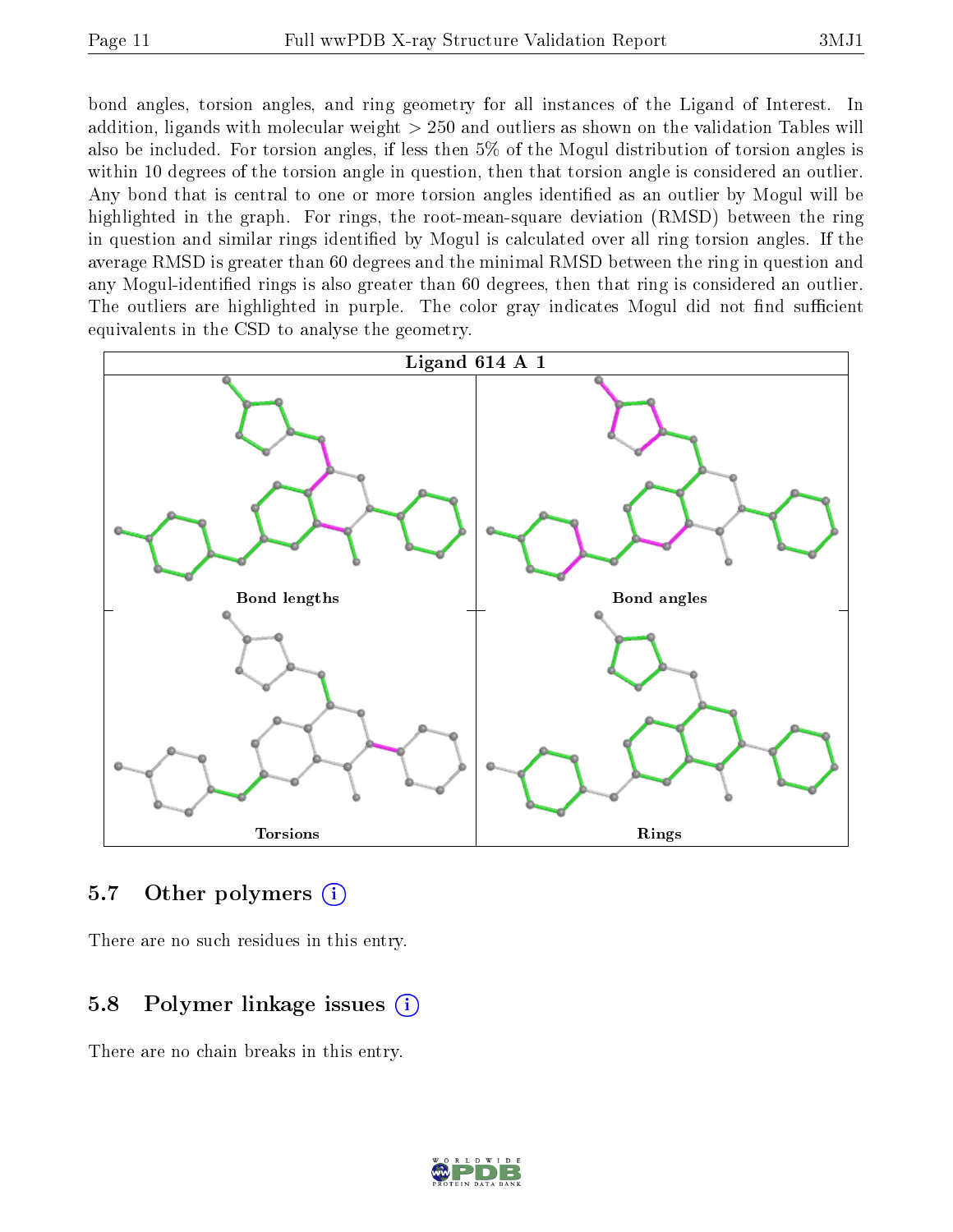## 6 Fit of model and data  $(i)$

### 6.1 Protein, DNA and RNA chains  $(i)$

In the following table, the column labelled  $#RSRZ> 2'$  contains the number (and percentage) of RSRZ outliers, followed by percent RSRZ outliers for the chain as percentile scores relative to all X-ray entries and entries of similar resolution. The OWAB column contains the minimum, median,  $95<sup>th</sup>$  percentile and maximum values of the occupancy-weighted average B-factor per residue. The column labelled ' $Q< 0.9$ ' lists the number of (and percentage) of residues with an average occupancy less than 0.9.

| $\mid$ Mol $\mid$ Chain | Analysed     | $^{\circ}$ <rsrz> <math>^{\circ}</math></rsrz> | $\rm \#RSRZ{>}2$ |  | $\vert$ OWAB( $\rm{\AA}^2$ ) $\vert$ Q<0.9 |  |
|-------------------------|--------------|------------------------------------------------|------------------|--|--------------------------------------------|--|
|                         | 228/266(85%) | 0.74                                           |                  |  | 29 (12%)   3   4   18, 27, 43, 55          |  |

All (29) RSRZ outliers are listed below:

| Mol            | Chain              | Res | <b>Type</b>               | <b>RSRZ</b>      |  |
|----------------|--------------------|-----|---------------------------|------------------|--|
| $\mathbf{1}$   | $\overline{\rm A}$ | 393 | ILE                       | 10.9             |  |
| $\overline{1}$ | $\overline{\rm A}$ | 405 | GLU                       | $\overline{5.2}$ |  |
| $\overline{1}$ | $\overline{\rm A}$ | 430 | <b>PRO</b>                | 4.5              |  |
| $\overline{1}$ | $\overline{\rm A}$ | 431 | ILE                       | 4.4              |  |
| $\overline{1}$ | $\overline{A}$     | 406 | $\overline{{\rm GLU}}$    | $\overline{4.3}$ |  |
| $\mathbf{1}$   | $\boldsymbol{A}$   | 355 | <b>GLY</b>                | 4.2              |  |
| $\overline{1}$ | $\overline{\rm A}$ | 356 | <b>SER</b>                | 3.6              |  |
| $\overline{1}$ | $\overline{\rm A}$ | 357 | $\overline{\text{VAL}}$   | $\overline{3.4}$ |  |
| $\overline{1}$ | $\overline{\rm A}$ | 409 | <b>VAL</b>                | $\overline{3.4}$ |  |
| $\overline{1}$ | $\overline{\rm A}$ | 427 | $\overline{\mathrm{GLU}}$ | $\overline{3.1}$ |  |
| $\mathbf{1}$   | $\boldsymbol{A}$   | 429 | $\overline{\rm ALA}$      | $2.9\,$          |  |
| $\overline{1}$ | $\overline{\rm A}$ | 376 | <b>LEU</b>                | $2.8\,$          |  |
| $\overline{1}$ | $\overline{\rm A}$ | 607 | $\rm{ARG}$                | 2.8              |  |
| $\overline{1}$ | $\overline{\rm A}$ | 375 | $\overline{\text{GLY}}$   | 2.8              |  |
| $\overline{1}$ | $\overline{\rm A}$ | 492 | $\overline{\mathrm{GLU}}$ | $\overline{2.8}$ |  |
| $\mathbf{1}$   | $\overline{\rm A}$ | 610 | $\rm{ARG}$                | 2.8              |  |
| $\overline{1}$ | $\overline{\rm A}$ | 372 | $\overline{\text{GLY}}$   | 2.7              |  |
| $\overline{1}$ | $\overline{\rm A}$ | 392 | <b>THR</b>                | 2.6              |  |
| $\overline{1}$ | $\overline{\rm A}$ | 530 | PHE                       | 2.6              |  |
| $\overline{1}$ | $\overline{\rm A}$ | 532 | PHE                       | $\overline{2.5}$ |  |
| $\overline{1}$ | $\overline{\rm A}$ | 560 | $\overline{\text{GLU}}$   | 2.5              |  |
| $\overline{1}$ | $\overline{\rm A}$ | 426 | <b>LEU</b>                | $\overline{2.5}$ |  |
| $\overline{1}$ | A                  | 408 | GLU                       | 2.4              |  |
| $\overline{1}$ | $\overline{A}$     | 381 | <b>TYR</b>                | 2.4              |  |
| $\overline{1}$ | $\overline{A}$     | 384 | <b>ASN</b>                | $\overline{2.2}$ |  |
| $\overline{1}$ | A                  | 493 | <b>ASN</b>                | 2.2              |  |
| $\overline{1}$ | $\overline{\rm A}$ | 371 | $\overline{\text{SER}}$   | $2.\overline{2}$ |  |

Continued on next page...

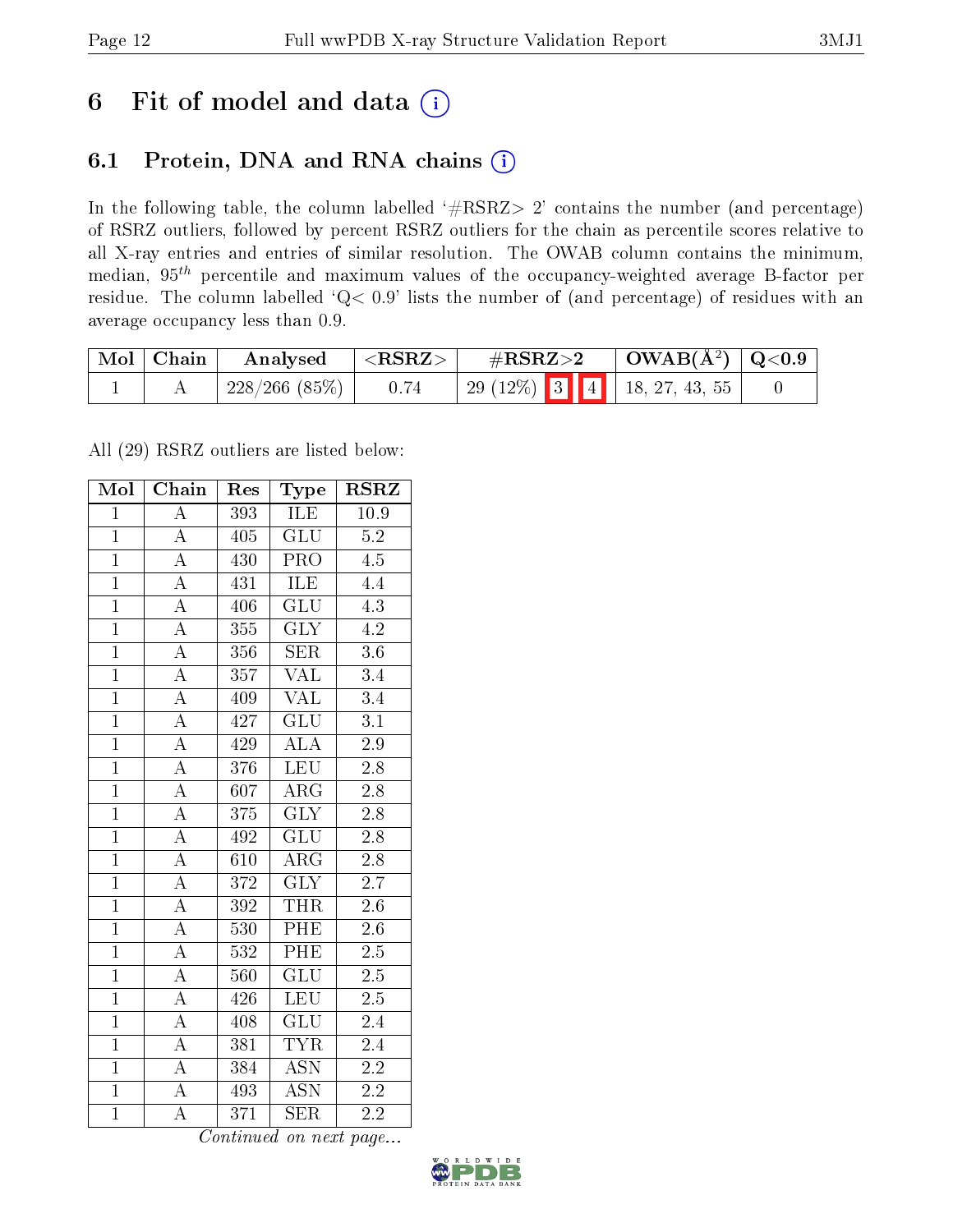Continued from previous page...

| Mol | Chain | $\operatorname{Res}$ | Type | <b>RSRZ</b> |
|-----|-------|----------------------|------|-------------|
|     |       | 562                  | A RG |             |
|     |       | 432                  |      |             |

### 6.2 Non-standard residues in protein, DNA, RNA chains  $(i)$

There are no non-standard protein/DNA/RNA residues in this entry.

### 6.3 Carbohydrates  $(i)$

There are no carbohydrates in this entry.

### 6.4 Ligands  $(i)$

In the following table, the Atoms column lists the number of modelled atoms in the group and the number defined in the chemical component dictionary. The B-factors column lists the minimum, median,  $95<sup>th</sup>$  percentile and maximum values of B factors of atoms in the group. The column labelled  $Q < 0.9$ ' lists the number of atoms with occupancy less than 0.9.

|     |  |                  |                  | $\vert$ Mol $\vert$ Type $\vert$ Chain $\vert$ Res $\vert$ Atoms $\vert$ RSCC $\vert$ RSR $\vert$ B-factors(A <sup>2</sup> ) $\vert$ Q<0.9 |  |
|-----|--|------------------|------------------|--------------------------------------------------------------------------------------------------------------------------------------------|--|
| 614 |  | $+32/32$ $+0.89$ | $\parallel$ 0.13 | 24, 32, 37, 38                                                                                                                             |  |

The following is a graphical depiction of the model fit to experimental electron density of all instances of the Ligand of Interest. In addition, ligands with molecular weight  $> 250$  and outliers as shown on the geometry validation Tables will also be included. Each fit is shown from different orientation to approximate a three-dimensional view.